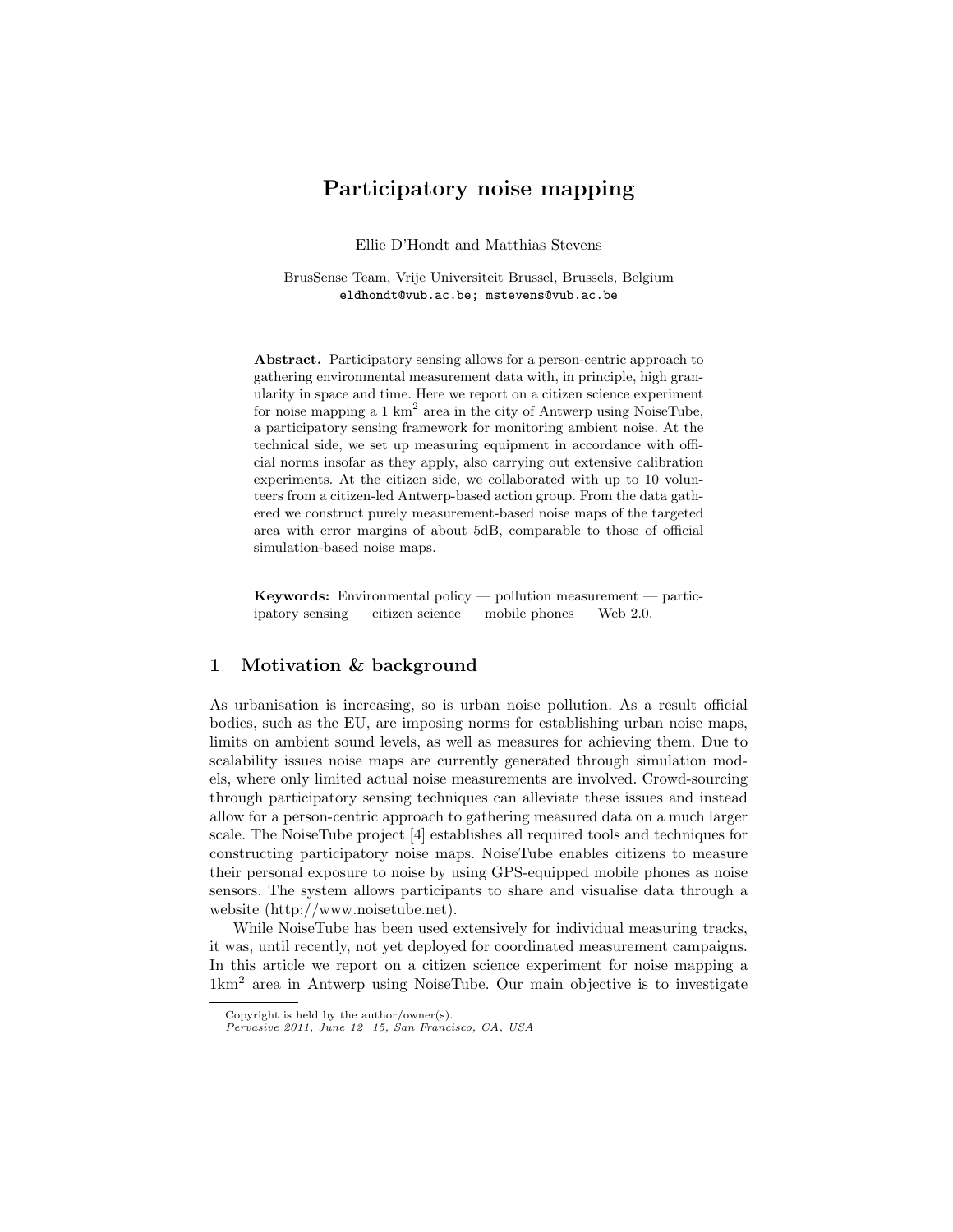what the quality of the obtained maps is. Indeed, since participatory sensing has not yet reached enough users to overcome the so-called cold-start problem, it is very difficult to estimate what quality one can expect from participatory pollution maps. While some such maps have been produced [3, 5], they are either very limited in size or not concerned with the quality of data.

## 2 Results & future work

The goal of our experiment was to create a participatory noise map of a  $1 \text{km}^2$ area in the Linkeroever area in the city of Antwerp. We chose this area because our volunteers lived in the neighbourhood but also because it has a varied topology, consisting of busy roads, residential areas and even walking paths. We were fortunate in that we could collaborate with one of the best-known citizenled action groups in Belgium, *Ademloos*. This non-profit association has been labouring for the past ten years for a more sustainable solution to the city's congestion problems. In a first phase, carried out early July 2010, four volunteers followed a pre-defined measurement trajectory for a week during a peak-hour (7:30–8:30 AM), and for another week during an off-peak hour (21:00–22:00 PM). In a second phase in November 2010 ten volunteers were asked to measure for at least one hour every day in the chosen area but without pre-described time slots. While the first phase guarantees enough data per space-time coordinate for statistical averaging to make sense, in the second phase it is more difficult to produce a complete noise map for the area as the combined data has more "gaps" in time as well as in space. The results we report upon here deal with the first phase of the experiment; results on the second phase are forthcoming.

In order to be able to focus the quality of the produced data we eliminated as many free parameters as possible, by using identical Nokia 5230 phones and pre-defined walking trajectories, and by giving users clear guidelines on how to carry out measurements. Also, to facilitate data comparison with existing methods we adapted our methods to European norms insofar as possible. These norms prescribe, amongst others, that devices should be calibrated and calculate A-weighted equivalent sound levels over arbitrary periods of time [2]. We have put much effort in calibration experiments, calibrating each phone independently in an anechoic chamber (see Fig. 1). Further experiments were carried out in the field to gauge outdoor phone performance as a sound level meter and as a localisation device.

Participatory noise maps for phase one of the Ademloos experiment are shown in Fig. 2. An interactive version of these and other maps can be found online (http://soft.vub.ac.be/ mstevens/gis/linkeroever.php). The map on the left shows the peak hour and is based on 30977 measurements, while that on the right shows the off-peak hour and is based on 36394 measurements. While these measurements were made during different days of the week, they are accumulated here to obtain averages for the chosen hours. In order to produce noise maps for a collection of measurement tracks we need to introduce a statistical component in our software. Indeed, we cannot just present 20 tracks –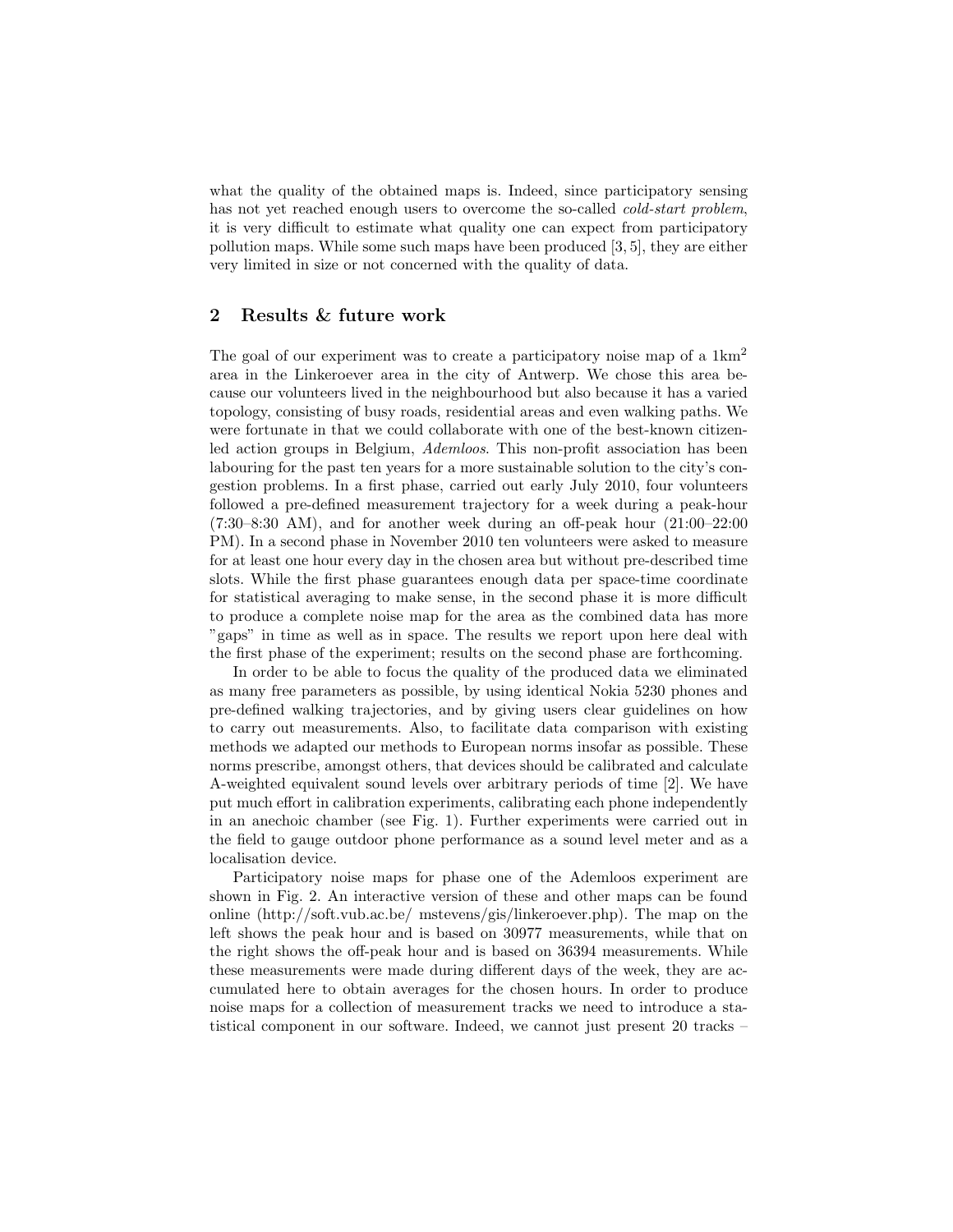

Fig. 1. White noise calibration results. The main graph shows measured sound levels at 5dB intervals by, from left to right, the reference microphone, a sound level meter, and ten Nokia 5230 phones; the inset shows measured sound levels after calibration.

contributed by our volunteers for each week – jointly on a map. Instead, we distribute measurements over a grid covering the total area, mapping colour-coded statistical averages on each grid element. The grid size is 40mx40m, as per the average GPS error we determined for the target area. To ensure statistical credibility, only grid elements with more than 100 measurements were retained. The chosen trajectory is clearly recognisable in each map. The peak-hour map contains 68 grid elements, has an average of 434 measurements per grid element, average sound level of 63,5 dB over all grid elements, and an average standard deviation of 4,2 dB over all grid elements. The off-peak-hour map contains 76 grid elements, has an average of 452 measurements per grid element, average sound level of 60,6 dB over all grid elements, and an average standard deviation of 4,1 dB over all grid elements. The spread of average sound level per grid for both maps is between 55dB and 70 dB, with a clear difference between the offpeak map (containing lighter colours) and the peak map. The main busy road, horizontally traversing the middle of the area, is clearly recognisable in each map. We note that simulated noise maps typically have standard deviations of  $\pm 5$ dB [1].

In this first validation experiment we have succeeded in constructing purely measurement-based, participatory, statistically credible noise maps of the targeted area with error margins of about 5 dB, comparable to those of official noise maps. In contrast with the latter, our maps allow arbitrary choice of areas and time slots. So far the statistical component for creating collective noise maps is decoupled from the NoiseTube website; instead we produced groups of users, measurement strategies, and maps offline. We plan to integrate this statistical component into our server software, adding further functionalities such that arbitrary communities – geographical (neighbourhood concerns), through common interests (how do peak hours in different cities compare?) or task-oriented (city hall wants to evaluate how the annual town fair affects noise in their commune) – can set up a campaign on the NoiseTube website, tweaking parameters such as grid size, area and time of measurement, and quality of the data. As our